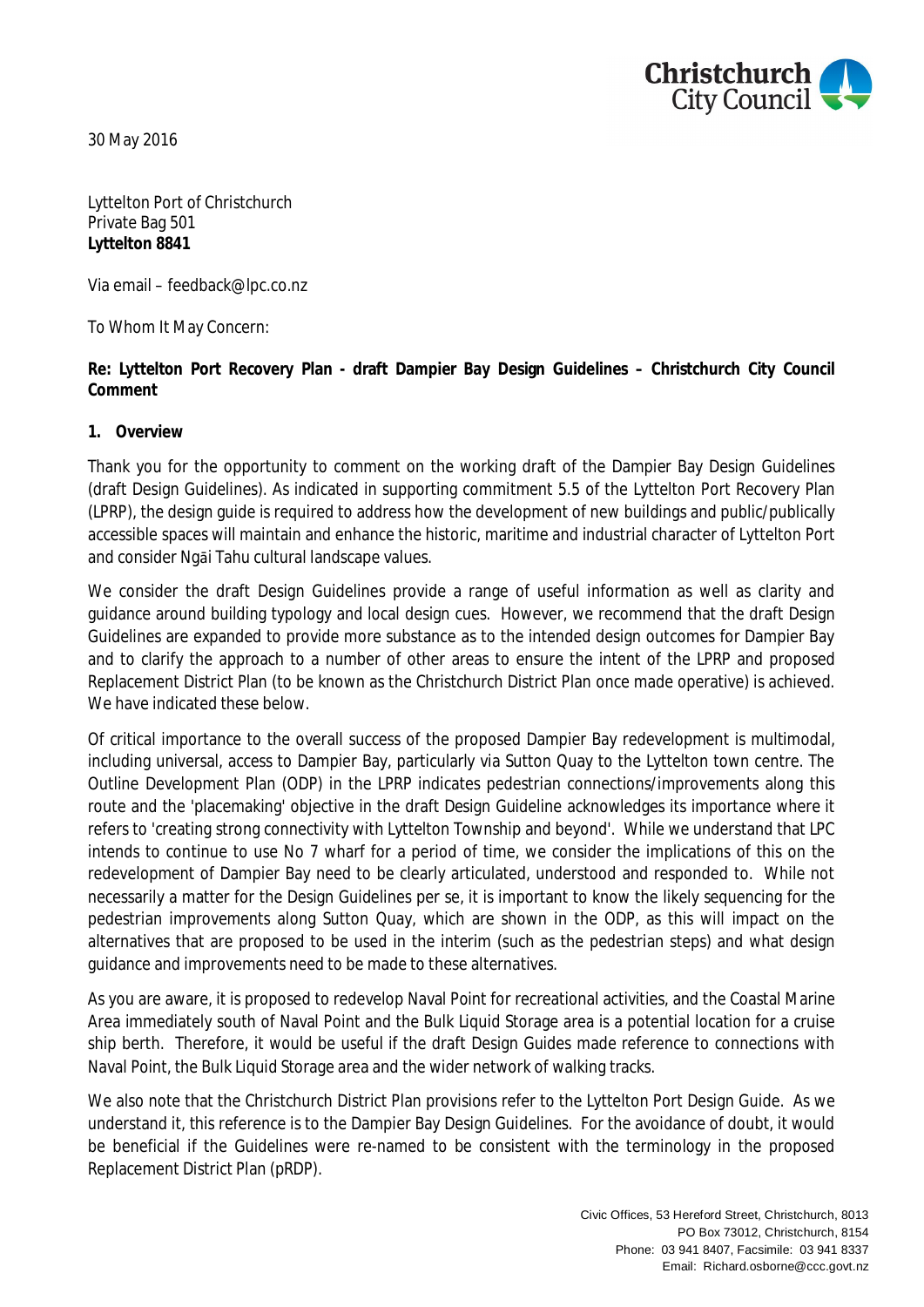Further to this, we consider that the draft Design Guidelines could be more directly aligned with, and reference and respond in greater detail to, the anticipated outcomes of the urban design related Assessment Matters of the pRDP. This may include some restructuring of the document to achieve this. This would aid the resource consent processes required for new development.

# **2. Context**

The history and context section provides important references to the cultural values associated with the settlement and use of the area and the relationship to the Lyttelton town centre. However, the immediate context surrounding Dampier Bay including the residential context and its historic heritage, character and outlook is not referenced, but is an important contextual relationship for future development.

In addition, the local character of the Lyttelton town centre has been described by members of the community as gritty rather than treed and green. While this may be of note, we consider that there are opportunities to ensure the longer term sustainability of development, amenity and recognition of cultural heritage values through the incorporation of soft landscaping and tree planting within the Dampier Bay area and support this approach.

## **3. Site layout & access**

## Design cues

Provide more detail as to how to draw upon and incorporate local design cues within the development of Dampier Bay.

## Mix and location of activities

Ideally the status, location and purpose of each of the pedestrian linkages (referred to as laneways and pathways) should be confirmed and noted on the ODP. Even if the locations are indicative only, guidance should be provided on what they need to achieve in terms of accessibility, width, character and relationship to each other. The linkages note the connection between the internal street and the promenade, however given the uncertainty of the Sutton Quay connection to the town centre, these need to connect back up to Godley Quay where possible, particularly in the shorter term.

## Maintain key views

Clarify the purpose and requirements of the Simeon Quay view shaft. It is currently broad and could be difficult to assess.

Also note whether buildings are allowable within view shafts but are potentially restricted in height to preserve views.

## Provide good quality access and connections

This section notes that a key aspect of the Dampier Bay development is achieving quality access from the town centre and that it is intended that access to Dampier Bay will integrate with the existing network by building on the existing roads and pedestrian connections. As noted in section 1 of this letter, we agree with these statements. However, the draft Design Guidelines do not provide any guidance or design principles as to how this will occur, particularly in terms of CPTED, accessibility and integrating local design cues. In addition we consider that a reference to universal access principles and what these means in design terms is required, in conjunction with CPTED principles, which are not clearly identified within the document.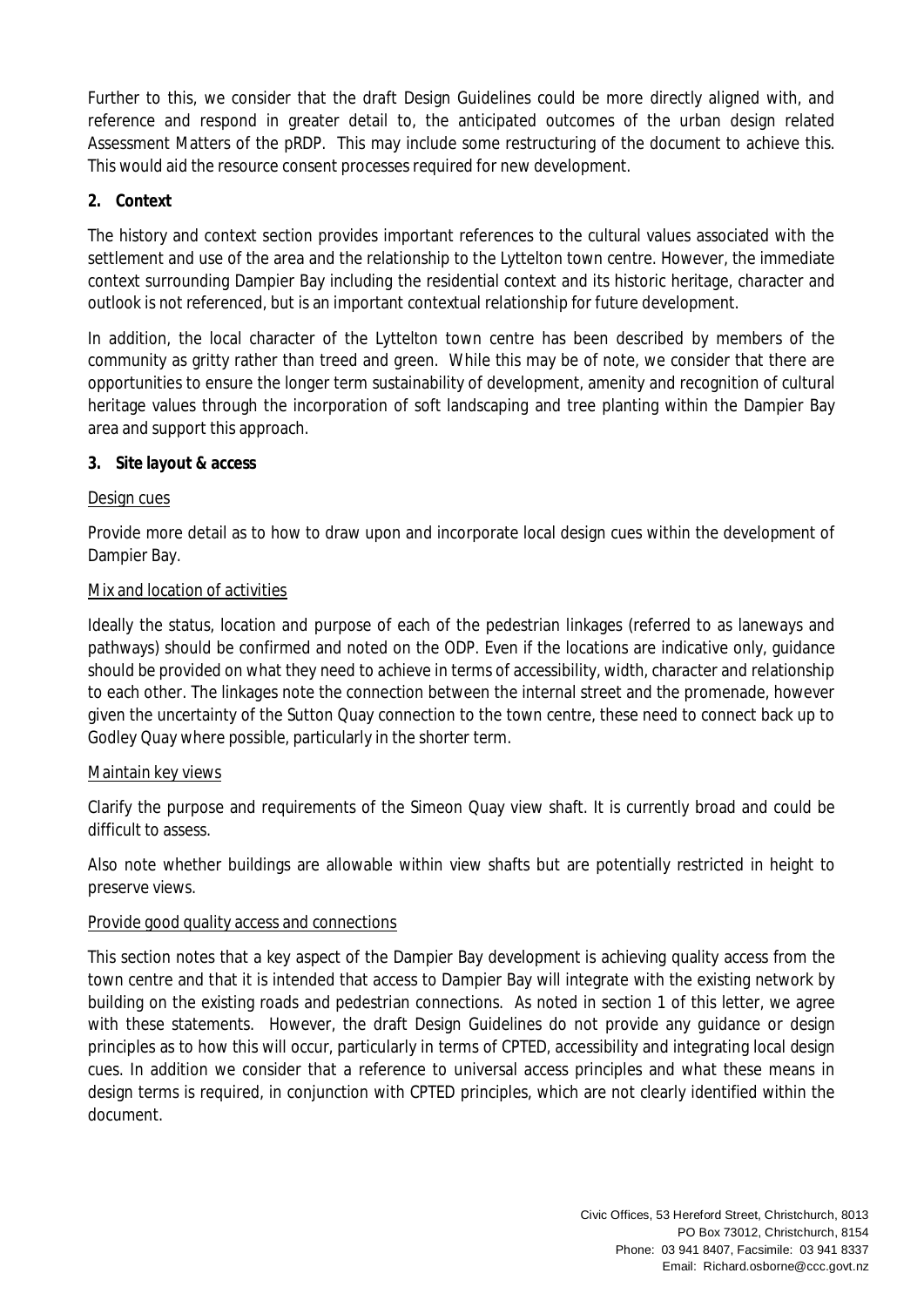## Integrate car and cycle parking

Car parking will be important to the success of the Dampier Bay development. However, as acknowledged in the draft Design Guidelines it is important that car parking is well integrated so that it doesn't detract from adjoining residential areas and the promenade, and supports a high quality pedestrian and public space environment more generally. Examples of possible car parking layouts are included, however how these work on a broad scale is not clear, and potentially could create public areas dominated by car parking. Guidance on maximum clusters would give clarity, and preferably direction that parking is at the rear of buildings in preference to the side, or if to the side it is ensured that it is well away from the promenade and other public space. If in closer proximity to promenade we consider that the car parking should visually read as a courtyard space as opposed to formal car parking. Suggestions could be made in regard to car park surfacing.

In addition to the above, it would be useful if the draft Design Guidelines provided information on service areas, loading bays and storage design including screening, as well as information on how and where lowimpact design can be integrated into the layout of the site and into the access elements, as well as being integrated into the development.

**4. Building Design**

# Scale and proportion of buildings

The draft Design Guidelines note prominent 'landmark' buildings could be greater than the height limit. Identifying where and when additional height might be appropriate should be noted to be able to consider how appropriate they may be. Consideration should also be given to more complex building forms, or greater variation in adjacent building forms, where they may be of, or collectively create, a significant bulk or scale of building.

## Use of local colours and materials

The colour palette is a useful reference however as it can be difficult to prescribe colours through the resource consent process, specific colours or palettes which are unsuitable, or should be used only as accent colours would be helpful in assessing proposals.

**5. Public spaces**

## Provide a range of quality public spaces

Material palette should provide guidance on how 'local and recycled materials' should be used and incorporated in the public realm design e.g. ground treatments, low-impact design and streetscape elements to avoid large areas of asphalt which distract from the 'local' character. More direction should also be provided as to how more environmentally sustainable design, which also assists with promoting Ngāi Tahu/manawhenua principles, may be achieved.

## Public promenade

A series of typical cross sections should be included to give clarity on the design of the promenade at the different locations e.g. where the promenade connects with the public spaces; where it connects with a pedestrian laneway/pathway; where it connects with the marina and associated services.

The 8m minimum promenade width identified is supported. A width of 4 metres clear is recommended to be provide for the shared path where possible and the 3m clear is the minimum width only. This is still quite narrow for a shared path, so very careful consideration should be made to the design of these narrow spaces in relation to surrounding uses and functions.

Create an internal street with a local feel